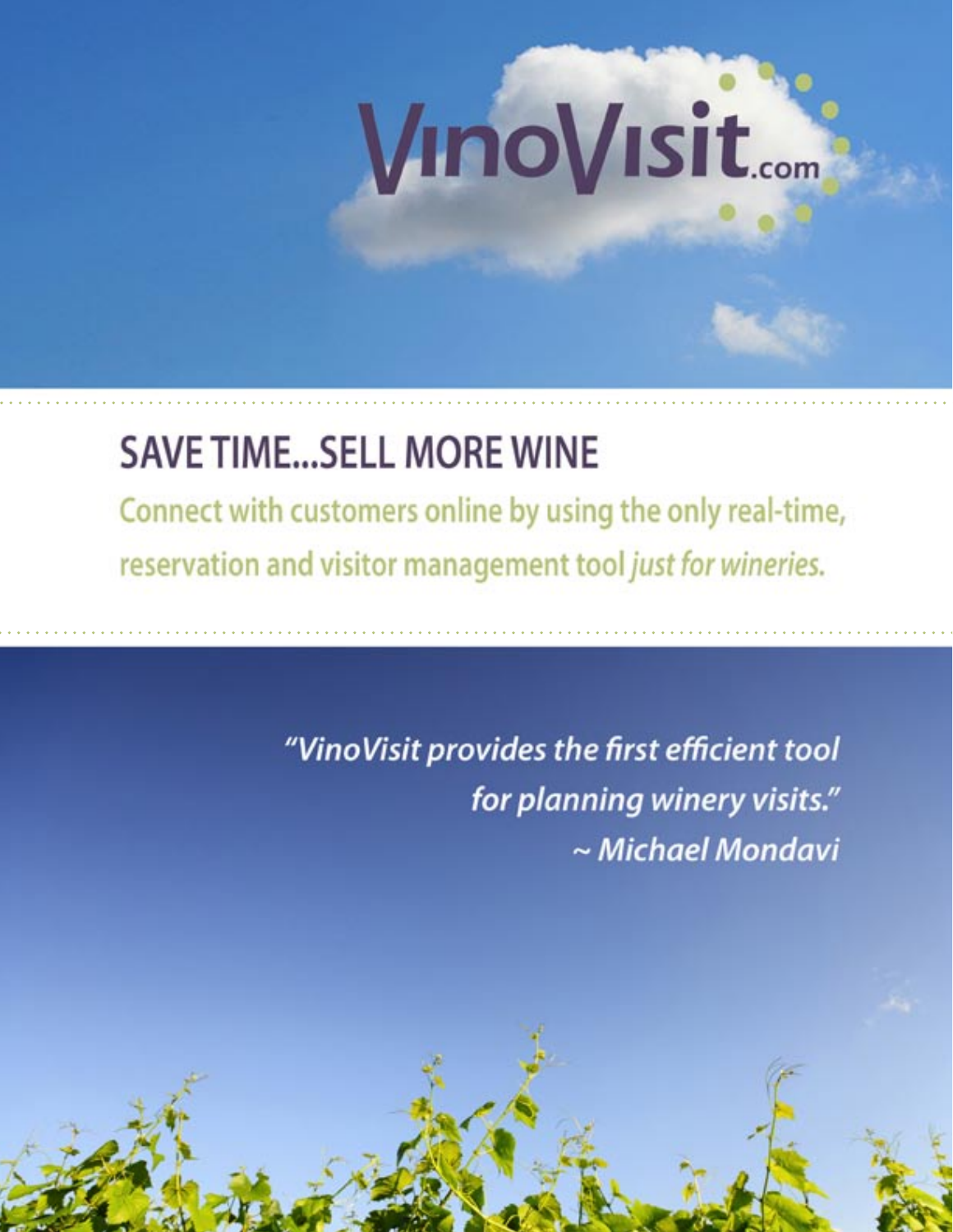## **GETTING STARTED IS AS EASY AS...**

## **1**

### **CREATE A PROFILE ON VINOVISIT.COM**

Describe what makes your winery unique, from world-class architecture, to art installations, caves and shady picnic areas.

Promote your tastings and tours, benefits of wine club membership, and new releases.





**74% of travelers use the internet to plan trips.** 

~ J.D. Power & Associates



**2**

#### **PLACE THE RESERVATION WIDGET ON YOUR SITE**

Capture name, email address, phone number and credit card information for deposits and fees.

Visitors are able to book reservations when it's convenient for them--while keeping it convenient for your team.

You set the maximum group size for each event, and when they're full, that option won't show up in search results.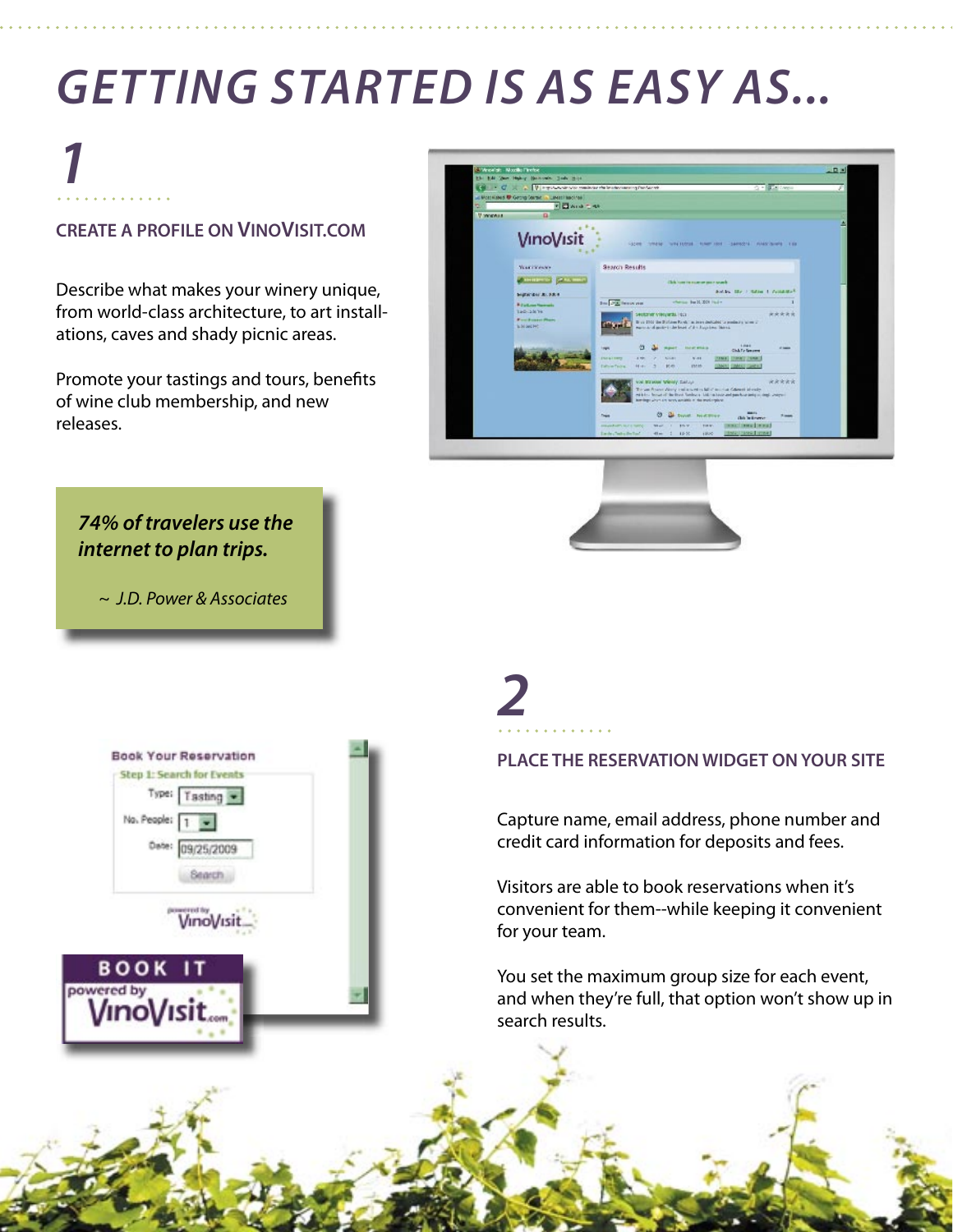#### **ACCESS THE RESERVATION DASHBOARD**

Add up to 25 active users with three levels of access.

Manage the types and duration of events. Update them as often as you like.

View the calendar of appointments by day, week, month or date range of your choice.

Post important notes into individual reservations.

Work remotely or from any computer with internet access.

There's no software to install or maintain.



#### **INCREASE YOUR DTC SALES**

Direct-to-consumer sales is the largest untapped sales channel in the wine industry. Attract more visitors to your tasting room and winery events.

#### **RAISE AWARENESS OF YOUR WINERY**

With VinoVisit you can cost effectively harvest the nearly 24 million annual internet searches for wine tours and tasting room reservations.

#### **GROW WINE CLUB RANKS**

By capturing contact information on tasting room traffic, you can increase your email and phone outreach in support of membership sales.

#### **STREAMLINE RESERVATION PROCESS**

Most travelers plan trips on weekends and in the evening, and concierges and limo drivers plan in the early morning: when your tasting room is closed. No more frustrating and time consuming email and phone tag.

#### **EASILY MANAGE TASTINGS & EVENTS**

Whether you offer three tastings, four days a week, or prefer to rotate tours according to the season, VinoVisit is flexible enough to accommodate public tours, private tours and trade events.